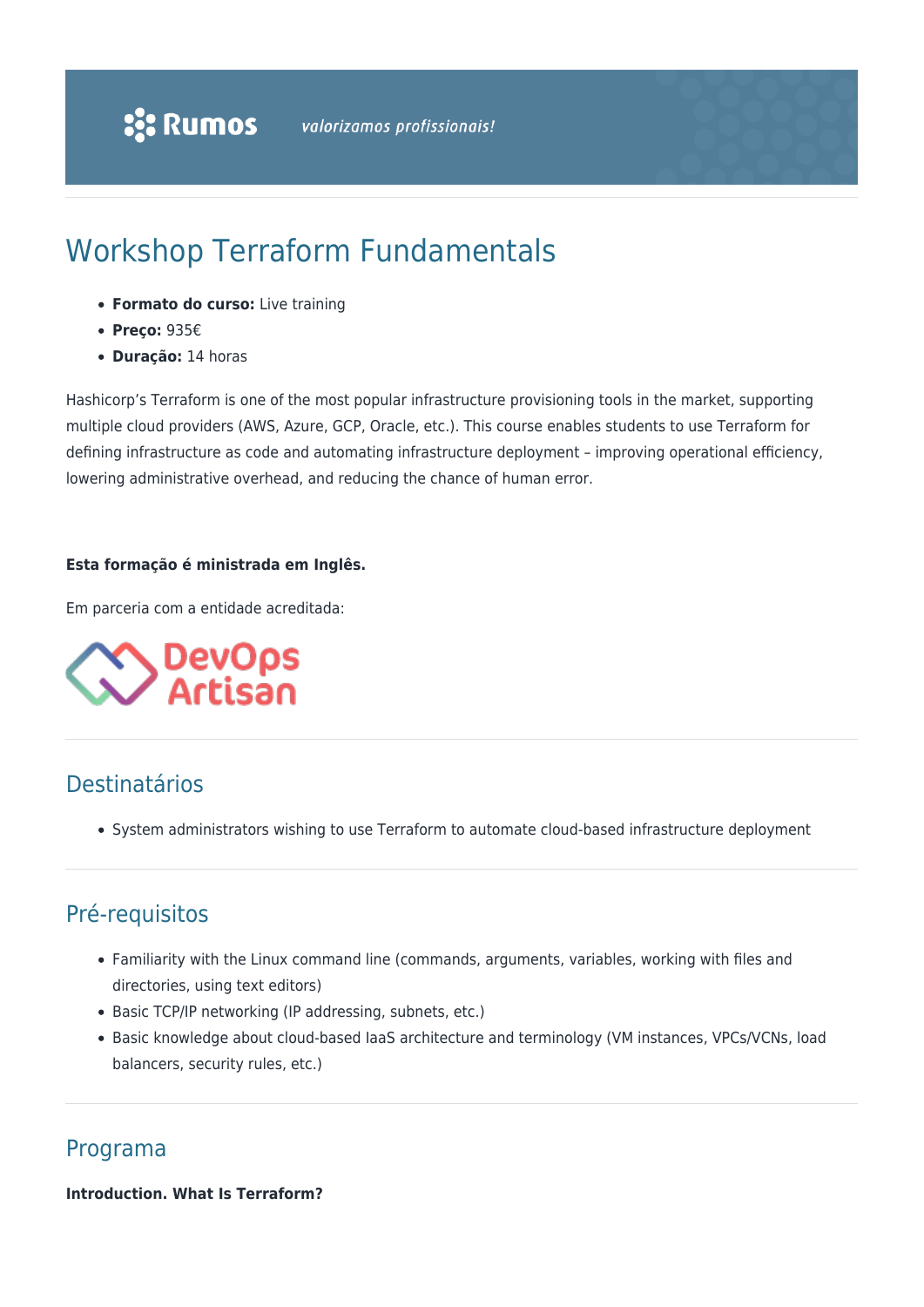- How we got to the DevOps era
- A quick glance at Terraform

#### **Positioning Terraform**

- Defining Infrastructure as Code
- Scripts
- Configuration management tools
- Server templating tools
- Server provisioning tools
- Comparing Terraform to other tools

# **Terraform Architecture**

- Terraform language paradigm
- Workflow overview
- Environment parity
- Cloud Providers
- How Terraform works

Hands-on Lab: Environment set-up

#### **Installation and Getting Started**

- Preparing the environment with examples for Linux, Windows and MacOS
- Major code elements in Terraform configuration files

Hands-on Lab: Installing Terraform

# **Terraform Configurations Overview**

- Configuring providers
- Preparing authentication credentials
- Regions and Availability Zones/Domains
- Deploying a server in AWS
- Updating an existing server
- Deploying a virtual network in OCI
- Inputs and outputs

Hands-on Lab: Working with variables

# **Providers, Resources and More**

- Managing providers and versions
- Working with multiple identical providers in multiple regions
- More resource creation examples
- Decommissioning virtual infrastructure

Hands-on Lab: Providers and data sources